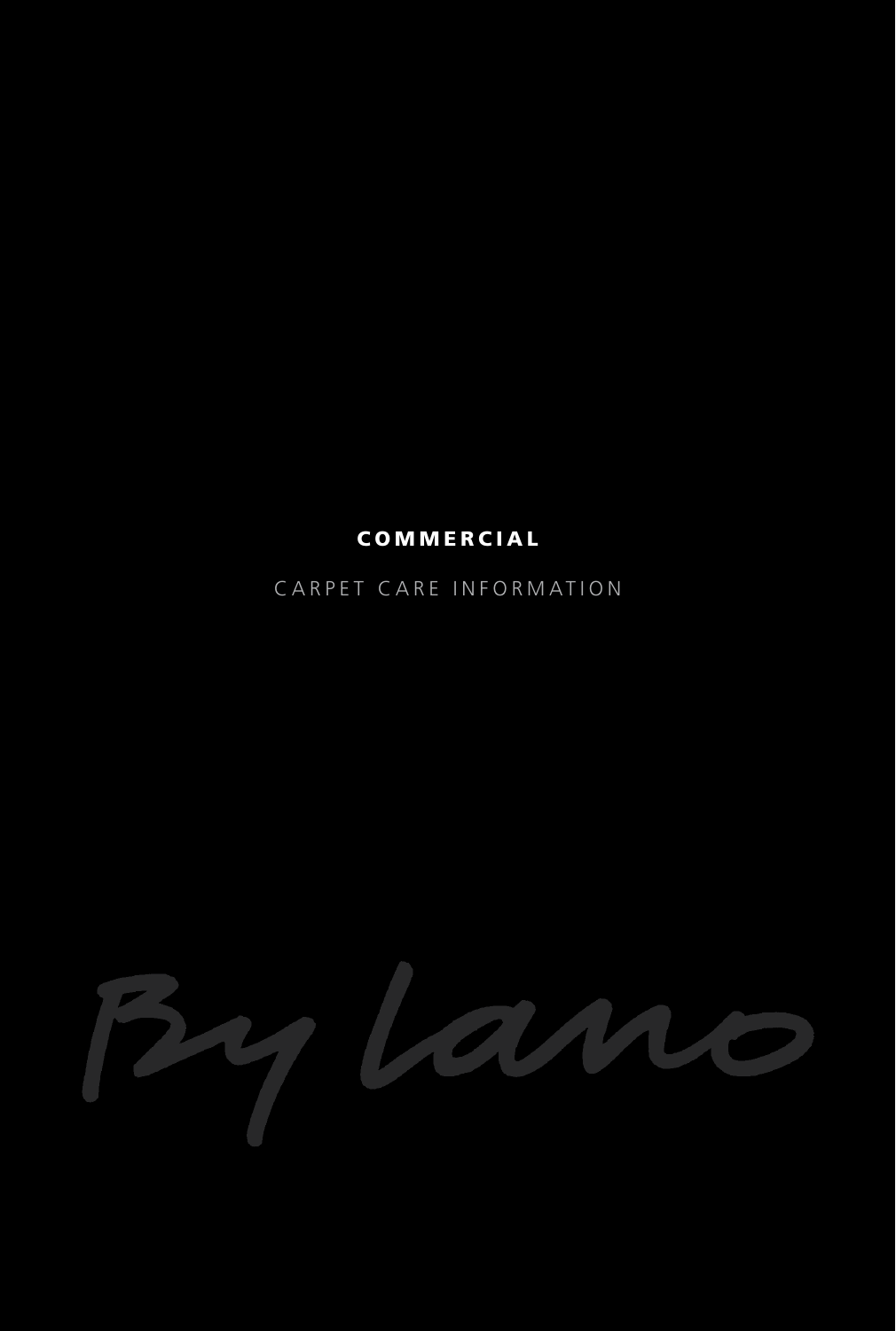## TABLE OF CONTENTS

| Commercial carpet care information |  |
|------------------------------------|--|
| Prevention                         |  |
| Vacuuming                          |  |
| Spot and stain removal             |  |
| Professional cleaning              |  |
| Carpet Appearance                  |  |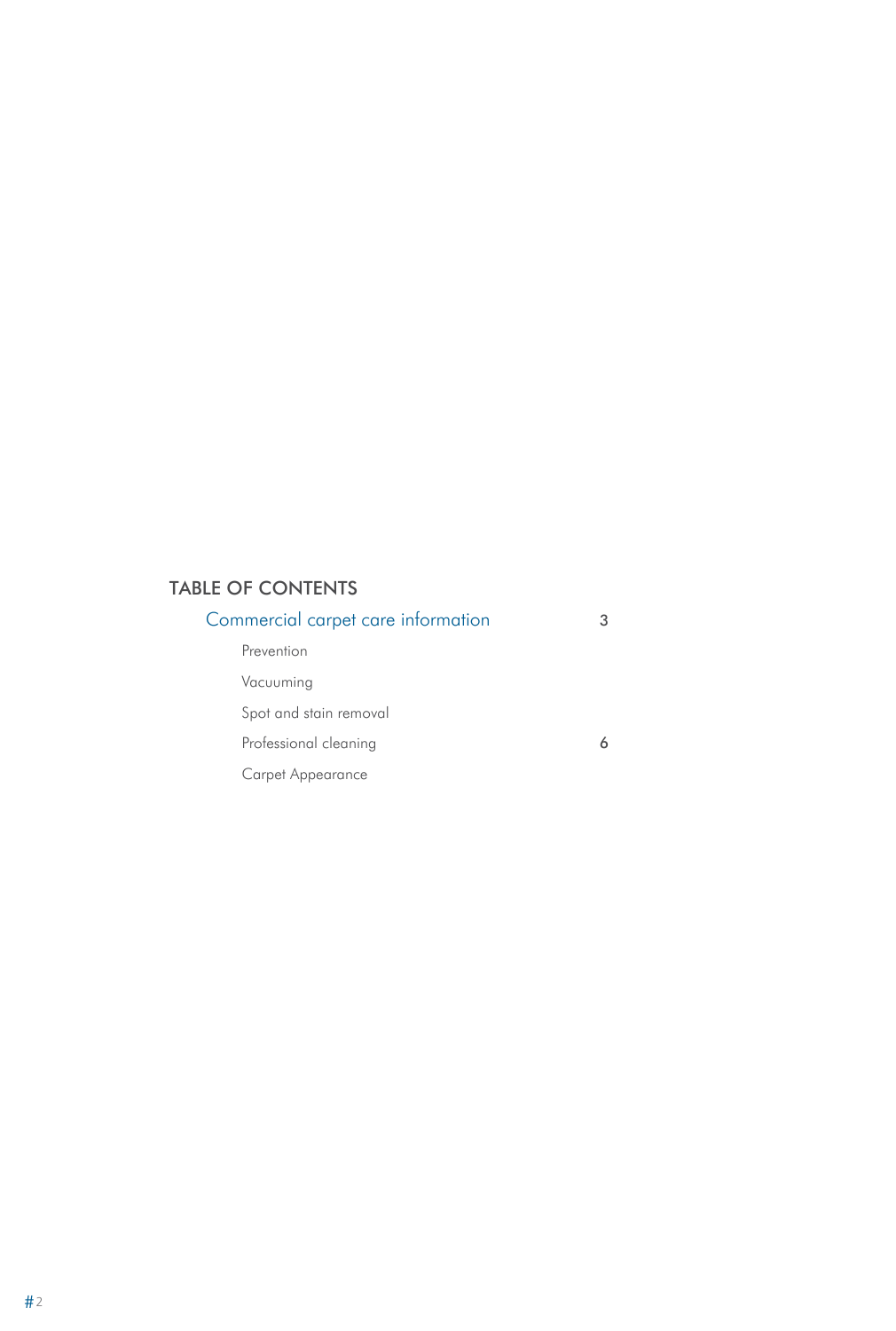## Commercial Carpet Care Information

Commercial carpeting represents a large capital investment. This is justified by the benefits it brings in terms of comfort, luxury and aesthetic appeal. However, in order to protect your investment there are a number of simple maintenance issues to be aware of.

## **PREVENTION**

Soiling (dirt, dust and abrasive matter) is the greatest threat to carpet. Quite simply, carpets get dirty because they are walked on, most of the dirt coming form outside. Therefore, it is imperative that adequate walk-off areas be provided at all external doors.

There are many types of walk-off matting to choose from. Textile matting is recommended as the best means of trapping both water and grit. In areas where moisture is not a factor than a grille type system can be appropriate.

Research has shown that a five meter long textile mat prevents practically all soil from tracking into a building. Unfortunately, not all premises can accommodate such walk-off mats. Look for creative solutions, such as placing recessed matting in revolving doorways where people tend to shuffle their feet as they enter, or the use of outdoor matting in conjunction with indoor matting.

Remember also that grease from kitchen areas and oil from plant rooms can also be tracked onto the carpet. Placing walk-off matting inside the doorways leading from such areas will easily avoid this problem. Matting in elevator cabs will prevent water and soil from tracking onto different levels.

Regular, thorough maintenance of entrance matting is mandatory, or the matting itself becomes a reservoir for soil, which increases rather than reduces soiling in a building.

### **VACUUMING**

Most dirt, even dust, has the form of a hard particle and is as abrasive to the pile as sand paper when left in the carpet. The best way to increase the life of your carpet is to vacuum regularly meaning daily in medium to high traffic areas. More use means more vacuuming but beware that some vacuums can be aggressive to the pile and damage the surface of the carpet.

Vacuum cleaners with rotating beaters and/or brushes are more effective when it comes to removing soil but the mechanical action can shorten the life of the carpet.

Height adjustment of the brush is critical and is correct when the brush contacts the pile enough to vibrate the carpet lightly. Keep brushes clean and replace when worn and follow the manufacturer's instructions.

### spot and stain removal

Spills are likely to happen and if you treat spots and stains immediately, they will be easier to remove. However, it is important to note that no carpet is completely stain proof. Certain carpet qualities are stain resistant which allows time for removal. Be aware never to scrub the area because this can cause pile distortion.

Certain products can cause irreparable damage to your carpet. Bleaches, tile cleaners, mildew removers, etc can have strong chemicals which discolour or dissolve carpet fibers. Products containing benzoyl peroxide, a very powerful bleach, are capable of permanently damaging your carpet.

Blot liquids with a dry, white, absorbent cloth or plain white paper towel. To prevent the spill from spreading, please work from the edge of the spot to the center. Continue until no additional spot shows on the cloth or towel.

For food and other non-liquids, start by gently scraping up with a spoon or knife blade and vacuum until completely removed.

If the stain remains, you can treat it with one of the following procedures.

*Note: Do not get the carpet too wet. Wetting through to the backing may result in shrinkage, discoloration, odour and delaminating. Never walk on a cleaned area before it has thoroughly dried.*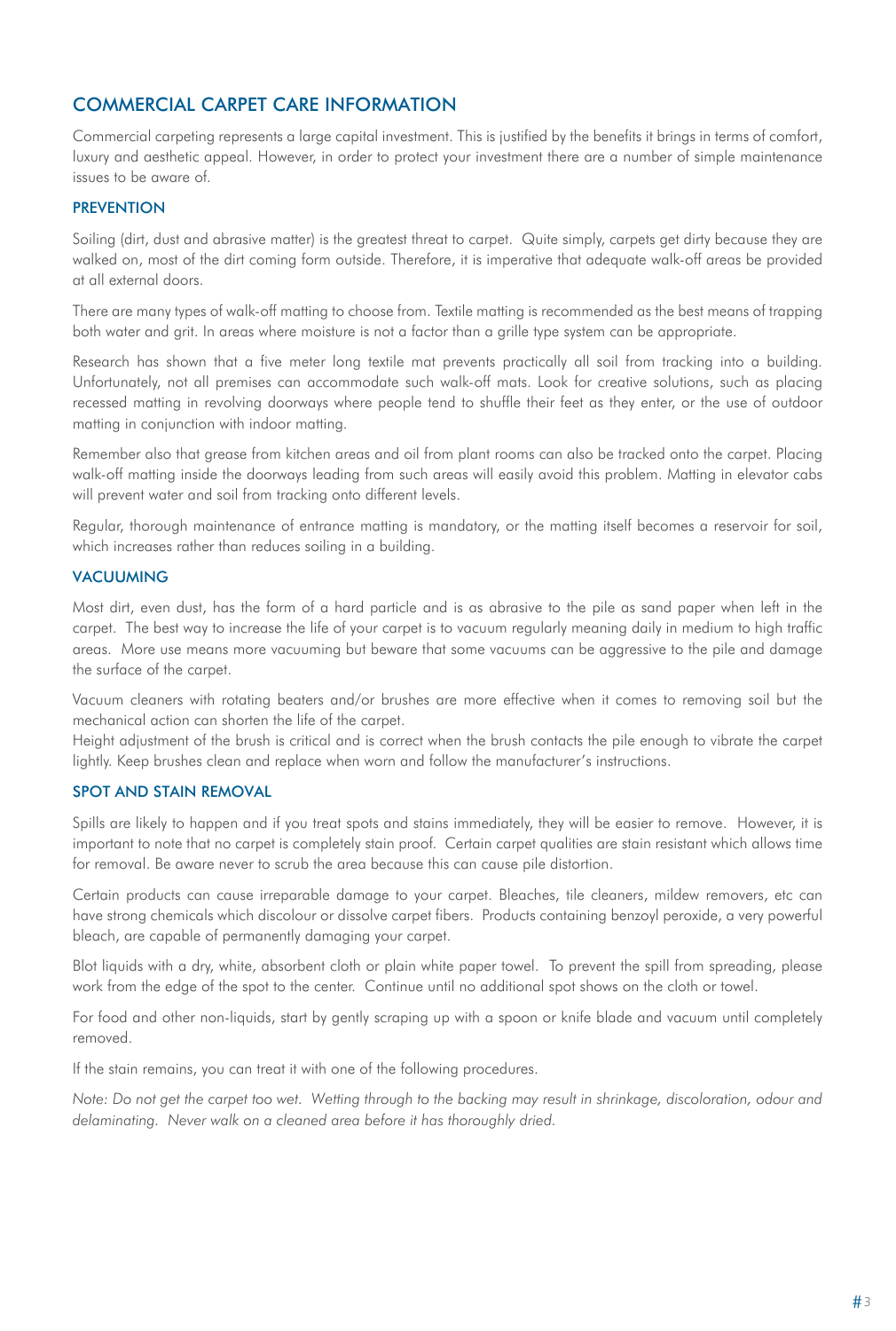Dampen the stain and then blot using these cleaners (always use a white towel to blot or damp):

| Mix 1/2 teaspoon of dish detergent<br>(with no bleach or moisturizer) to 2<br>cups of mildly warm water. Follow<br>spot cleaning by blotting with clear<br>water. | 4 Isopropyl Alcohol                                                                                         | 7 Mix 2 tablespoons of household<br>ammonia with 1 cup of water;<br>Follow spot cleaning by blotting<br>with clear water. |
|-------------------------------------------------------------------------------------------------------------------------------------------------------------------|-------------------------------------------------------------------------------------------------------------|---------------------------------------------------------------------------------------------------------------------------|
| 2 Warm water rinse: Dampen with<br>mildly warm water and blot the<br>stain                                                                                        | 5 3% Hydrogen Peroxide. Follow<br>spot cleaning by blotting with clear<br>water.                            | <b>8</b> Nail Polish Remover with Acetone                                                                                 |
| 3 Dry Cleaning Solvent or Citrus<br>Solvent (available in local hardware<br>store or supermarket)                                                                 | 6 Mix 1 cup of white vinegar with 2<br>cups of water. Follow spot cleaning<br>by blotting with clear water. | 9 Vacuum                                                                                                                  |

This advice is offered in good faith. No responsibility is accepted for claims arising from the proposed treatments and if stains fail to respond or if you have doubts about what caused the spot and how to remove it, please contact a professional carpet cleaner. It may anyhow be necessary to contact a carpet-cleaning professional for assistance with stubborn stains that require a great deal of extra effort to remove.

Test spot removing materials on leftover pieces of carpet as soon as new carpet is installed. In this way it can be determined if spot cleaning products might possibly have an adverse effect on the colour of the carpet and, if so, alternative products can be chosen. (For woolen carpet qualities, always use a chemical that bears the WOOLSAFE APPROVED logo.)

| Beer                  |   |   | 1 | $\overline{2}$ |
|-----------------------|---|---|---|----------------|
| <b>Blood</b>          |   | 7 | 1 | 5              |
| <b>Butter</b>         |   | 3 | 1 | 7              |
| Candy                 | 1 | 7 | 6 | $\overline{4}$ |
| <b>Carbon Black</b>   |   | 9 | 3 | $\mathbf{1}$   |
| Chocolate             |   | 3 | 1 | 7              |
| <b>Chocolate Milk</b> | 3 | 1 | 7 | 6              |
| Chewing Gum           |   |   |   | 3              |
| Clay                  |   | 3 | 1 | 6              |
| Cola                  | 1 | 7 | 6 | 5              |
| Coffee                |   | 1 | 6 | 5              |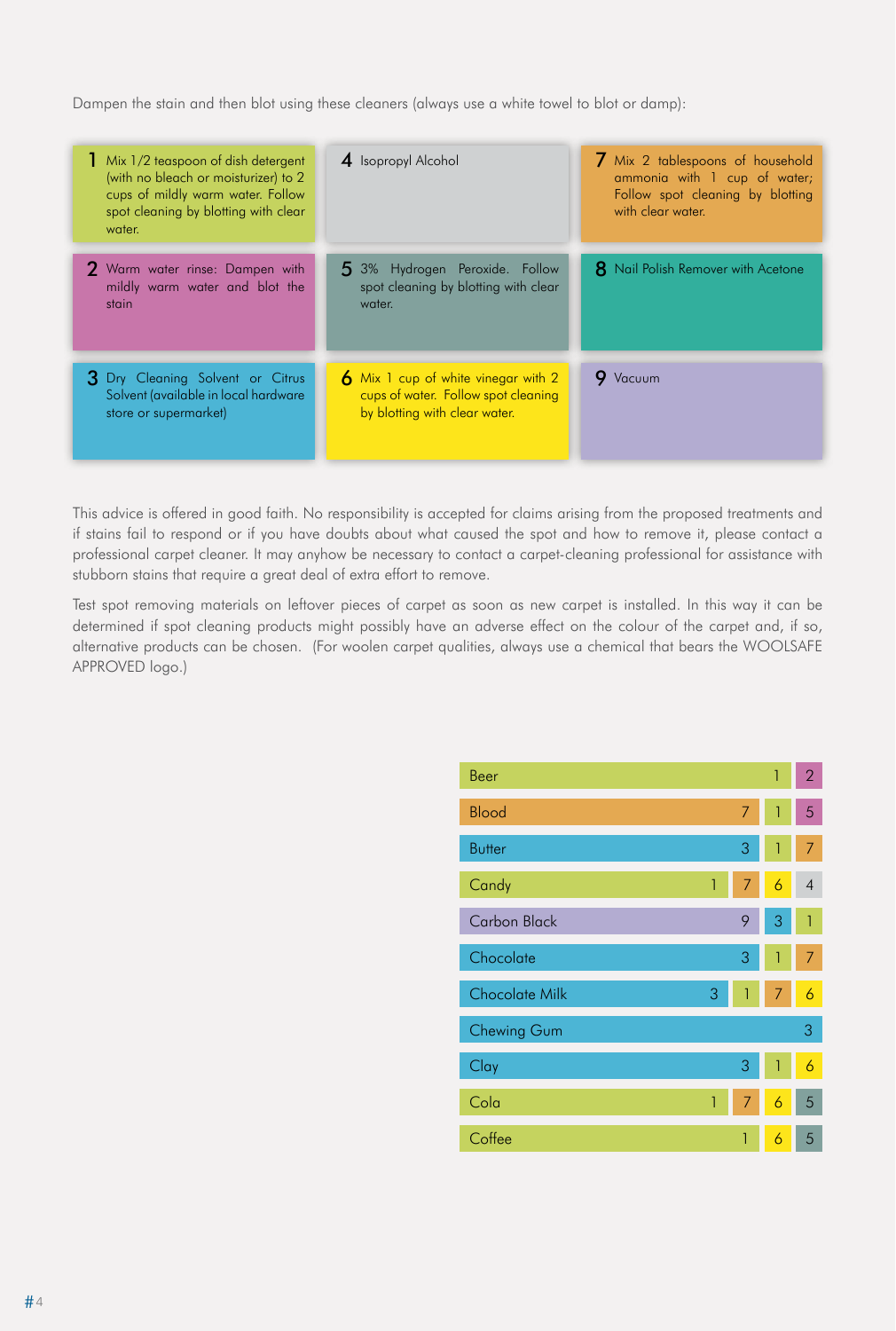| Cologne                      | 1              | 7              | 6              |
|------------------------------|----------------|----------------|----------------|
| Cooking Oil                  | 3              | $\mathbf{1}$   | 7              |
| Cosmetics                    | 8              | 3              | 1              |
| Cough Medicine               | 1              | 7              | 6              |
| <b>Cranberry Juice</b>       | 1              | 7              | 5              |
| Crayon                       | 3              | 1              | $\overline{4}$ |
| Dye                          | $\overline{4}$ | 3              | $\overline{2}$ |
| Egg                          | 1              | 7              | 6              |
| Feces                        |                | 1              | 7              |
| <b>Felt Marker</b>           | 8              | 3              | 5              |
| Food Dye<br>4                | 3              | $\overline{2}$ | 7              |
| <b>Fruit Juice</b>           | 1              | 7              | 6              |
| Furniture Dye                | 8              | 3              | $\mathbf{1}$   |
| Furniture Polish (oil based) |                | 8              | 3              |
| Glue                         |                | 3              | $\overline{2}$ |
| Graphite                     | 9              | 3              | $\overline{2}$ |
| Gravy                        | 3              | 1              | 7              |
| Grease (black)               |                | 3              | 1              |
| <b>Grease food stains</b>    | 3              | 1              | 7              |
| Hair Shampoo                 | $\overline{2}$ | 7              | $\overline{4}$ |
| <b>Hand Cream</b>            | 3              | 1              | 7              |
| Ice Cream                    | 3              | 1              | 7              |
| lodine                       | 3              | 1              | 5              |
| lnk                          | 8              | 3              | $\overline{2}$ |
| Jelly                        | 1              | 7              | 6              |
| Ketchup                      | 1              | 7              | $\overline{6}$ |
| Liquor (alcohol)             | 1              | 7              | 6              |
| Make-up                      | 3              | 1              | $\overline{2}$ |

| Margarine             |   | 3 | 1                   | $\overline{2}$      |
|-----------------------|---|---|---------------------|---------------------|
| Mayonnaise            |   | 3 | 1                   | 7                   |
| Milk                  |   | 3 | $\mathbf{1}$        | 7                   |
| Mud                   |   |   | 1                   | $\overline{2}$      |
| Mustard               |   | 1 | 6                   | 5                   |
| Nail Polish           |   | 8 | 3                   | 1                   |
| Oil                   |   |   | 3                   | 1                   |
| Paint (acrylic)       |   | 3 | $\ddot{\mathbf{6}}$ | $\overline{2}$      |
| Paint (oil based)     |   | 3 | $\overline{2}$      | $\mathbf{1}$        |
| Paint (water based)   |   | 1 | 7                   | $\overline{2}$      |
| Rust                  |   |   | 1                   | $\overline{2}$      |
| <b>Salad Dressing</b> |   |   | 3                   | 1                   |
| Sauces                |   | 3 | $\mathbf{1}$        | 7                   |
| Shoe Polish (liquid)  |   | 3 | 8                   | 1                   |
|                       |   |   |                     |                     |
| Shoe Polish (paste)   |   |   | 3                   | 1                   |
| Shoe Polish (wax)     |   | 3 | 1                   | $\overline{2}$      |
| Soft Drinks           | 1 | 7 | 6                   | 5                   |
| Syrup                 |   | 1 | 7                   | $\overline{2}$      |
| Tea                   | 1 | 6 |                     | 5                   |
| Tomato Juice/Sauce    | 1 | 6 | $\overline{2}$      | 5                   |
| Urine (dry)           | 1 | 6 | $\overline{2}$      | 5                   |
| Urine (wet)           |   | 1 | 7                   | 6                   |
| Varnish               |   |   | 3                   | 1                   |
| Vegetable Oil         |   | 3 | 1                   | $\overline{2}$      |
| Vinegar               |   |   | 7                   | $\overline{2}$      |
| Vomit                 |   | 1 | 7                   | $\ddot{\mathbf{6}}$ |
| Wax                   |   | 3 | 1                   | $\ddot{\mathbf{6}}$ |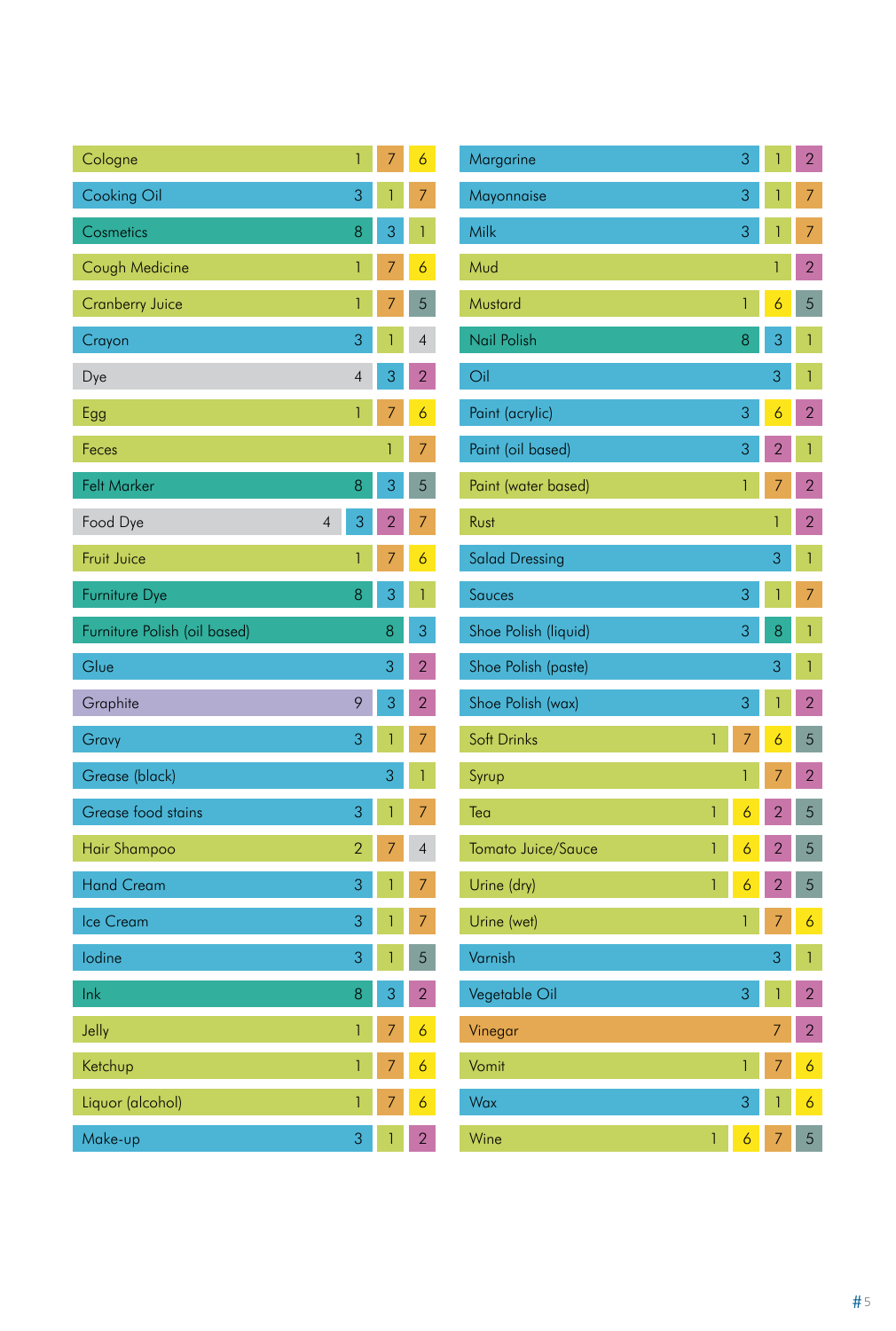## Professional cleaning

Periodic professional cleaning is necessary to remove the oil and soil which cannot be removed by vacuuming. The frequency may vary depending on the level and type of traffic and the conditions to which the carpet is exposed. Professional cleaning should be considered before your carpet begins to show soil. Letting the carpet become excessively soiled will make cleaning more difficult and shorten the carpet's useful life.

### Bonnet cleaning

Bonnet cleaning involves skimming the surface of the carpet using a soft pad impregnated with detergent solution. Lano does not ordinarily recommend the use of rotary cleaning techniques due to their tendency to cause pile burst and superficial fuzzing. However, with very dense carpet constructions, where traffic levels are high (such that the pile is well consolidated) and where there is limited time available for cleaning (where there is a high throughput of people at times when cleaning may be undertaken), bonnet cleaning may be carried out with care.

#### Absorbent powder

This cleaning method (also known as dry powder of dry extraction cleaning) is an acceptable way to brighten the carpet's appearance whilst keeping drying times short.

However, because this process involves brushing a detergent laden powder into the carpet pile, it is critical that effective vacuuming is carried out at the end of the cleaning process. Otherwise particles of the powder will remain trapped within the pile and ultimately contribute to overall levels of soil in the carpet.

#### More thorough cleaning

Despite your best efforts at protection and cosmetic cleaning, there may be time when more thorough cleaning is necessary. We recommend only hot water extraction, supported in heavily trafficked areas by vacuuming using a dual motor vacuum machine, sometimes known as a pile lifter. Such machines have two motors, one to drive a rotating brush and another to apply suction, and are usually dragged backwards over the carpet. These machines open up the carpet pile and thus make soil trapped at the base of the tuft accessible for removal in the subsequent wet extraction process.

## CARPET APPEARANCE

Even with regular maintenance, some changes in appearance can occur:

#### Fading

Direct sunlight can cause fading. Protect the carpet with the most appropriate window covering.

#### Shedding

is an effect of all new carpets, in particular cut-pile qualities, and is not a defect of the carpet. Shedding is caused by the short fibers within the pile that work loose during service, most likely in high traffic areas. The total fiber loss during use is relatively small and the length of time required to eliminate shedding will depend upon the type and amount of vacuuming. Shedding is more apparent in staple products than continuous filament products.

#### Shading

is not a true colour change but a visual effect as a result of light reflecting differently from the tips of the carpet tufts versus the sides of the tufts. Shading, which is normal in luxurious, cut pile carpet qualities, is not a manufacturer's defect.

#### Seams

Qualified installers from professional carpet stores know how to minimize the appearance of seams. Seams may be slightly more apparent with a loop pile carpet than with a cut pile carpet.

#### **Footprints**

Most deep, cut pile carpets will show shoe or foot impressions. A low pile carpet with a denser construction can help minimize this condition.

## Pile crush

Crushing is unavoidable and will occur to some degree, mainly in high traffic areas and under the legs of pieces of furniture. Crushing is the compression of the carpet tufts. Vacuuming and gentle brushing of the area with the hand will hasten the recovery.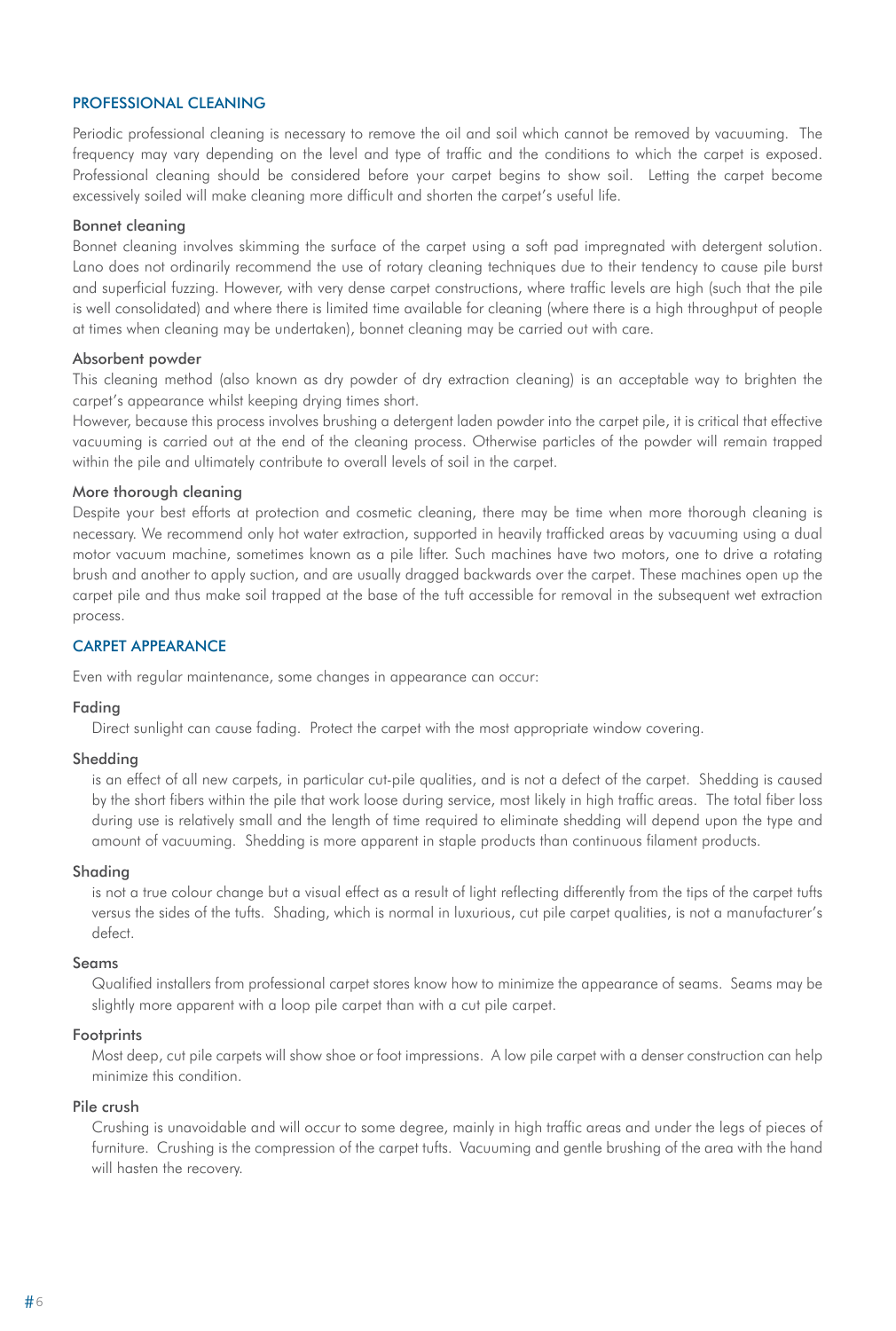## Tip bloom

Over time, day-to-day foot traffic can cause the tips of cut pile carpet tufts to untwist and open up. This is a normal occurrence.

### Static discharge

This can be an annoying problem, especially when your carpet is new. Static discharge is caused because the natural moisture content is removed during manufacturing. When the natural moisture returns, static should greatly subside and also the amount of static will minimize through daily use.

## Indoor Air Quality

When properly installed and maintained, Lano Carpets will be a significant part of a safe and healthy interior, providing years of beauty and comfort. Extensive studies showed that carpet is completely safe and non-toxic to humans and pets when properly installed and maintained. Providing ventilation (opened window/door) will diminish and possibly eliminate any initial temporary odours which emit from padding, seam sealers, glue, subfloor treatments and other finishes or components related to the carpet installation process.